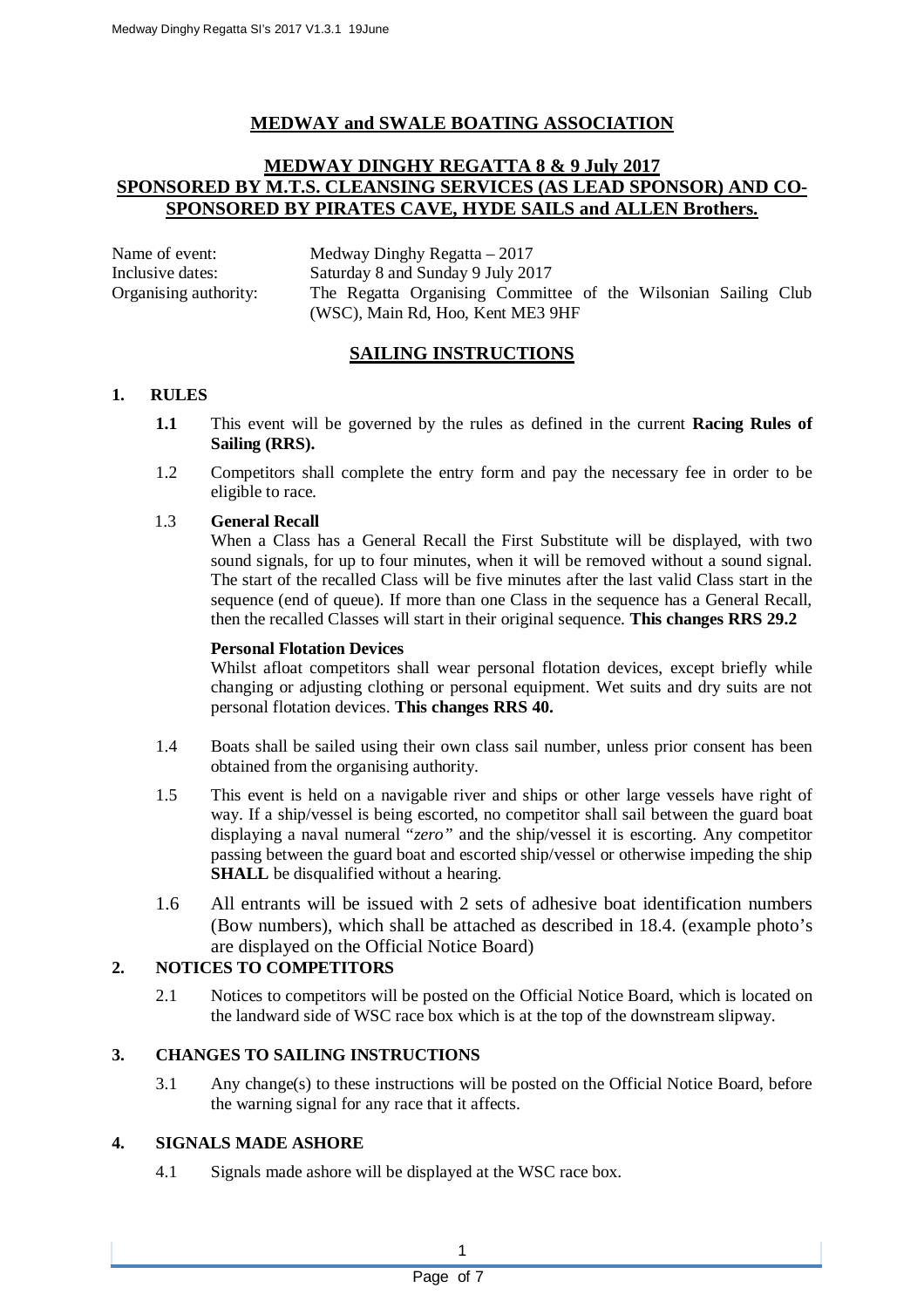- 4.2 Flag boards, corresponding to the equivalent flag, may be displayed at the race box in lieu of flags.
- 4.3 Flag A with two sound signals (one when lowered) means "No boat shall go afloat until this signal is lowered. The first warning signal will be made not less than 20 minutes after flag A is lowered".

## **5. SCHEDULE OF SERIES**

| 5.1 | Race | Day                | Date    | <b>First Warning Signal</b> |
|-----|------|--------------------|---------|-----------------------------|
|     |      | Saturday $8/07/16$ |         | 10:55                       |
|     |      | Saturday 8/07/16   |         | 13:55                       |
|     | 3    | Sunday             | 9/07/16 | 09:55                       |
|     |      | Sunday             | 9/07/16 | 12.55                       |

## **6. CLASSES, CLASS FLAGS AND STARTING ORDER**

6.1 The Classes are as follows :

Fast Handicap – PY Nos equal to or less than 972 Medium Handicap – PY Nos 973 to 1118 inclusive 2000 class Slow Handicap – PY Nos 1119 to 1432 inclusive Junior - PY Nos equal to or less than 1432. (Junior fleet is open to those under the age of 18 years on 9 July 2017. Juniors may opt to sail in an appropriate fleet.)

A boat shall sail in a fleet appropriate to its PY number or class.

6.2 The schedule of classes, their class flags and starting order on Saturday is –

| <b>Fleet</b>    | <b>Class Flag</b>  | Warning Signal (am) Warning Signal (pm) |                   |
|-----------------|--------------------|-----------------------------------------|-------------------|
| Fast handicap   | $K^{\prime\prime}$ | $10.55$ (Sun 9.55)                      | 13.55 (Sun 12.55) |
| Medium handicap |                    | $11.00$ (Sun $10.00$ )                  | 14.00 (Sun 13.00) |
| 2000            | "2000"             | $11.10$ (Sun $10.10$ )                  | 14.10 (Sun 13.10) |
| Slow handicap   | ``F"               | $11.15$ (Sun $10.15$ )                  | 14.15 (Sun 13.15) |
| Junior          |                    | $11.20$ (Sun $10.20$ )                  | 14.20 (Sun 13.20) |

(photo's of the "flag" layout and start line are displayed on the Official Notice Board)

## **7. RACING AREAS**

7.1 The chart in Attachment 1 shows the race area.

## **8. COURSES**

8.1 The course to be sailed is allocated by number(s), which refer to the Medway Dinghy Regatta Course Sheet, Attachment 2; the course number(s) for each Class and race will be displayed on the Official Notice Board at or before the warning signal for each race.

## **9. MARKS**

9.1 *The marks of the course, will be made up from some or all of the following:*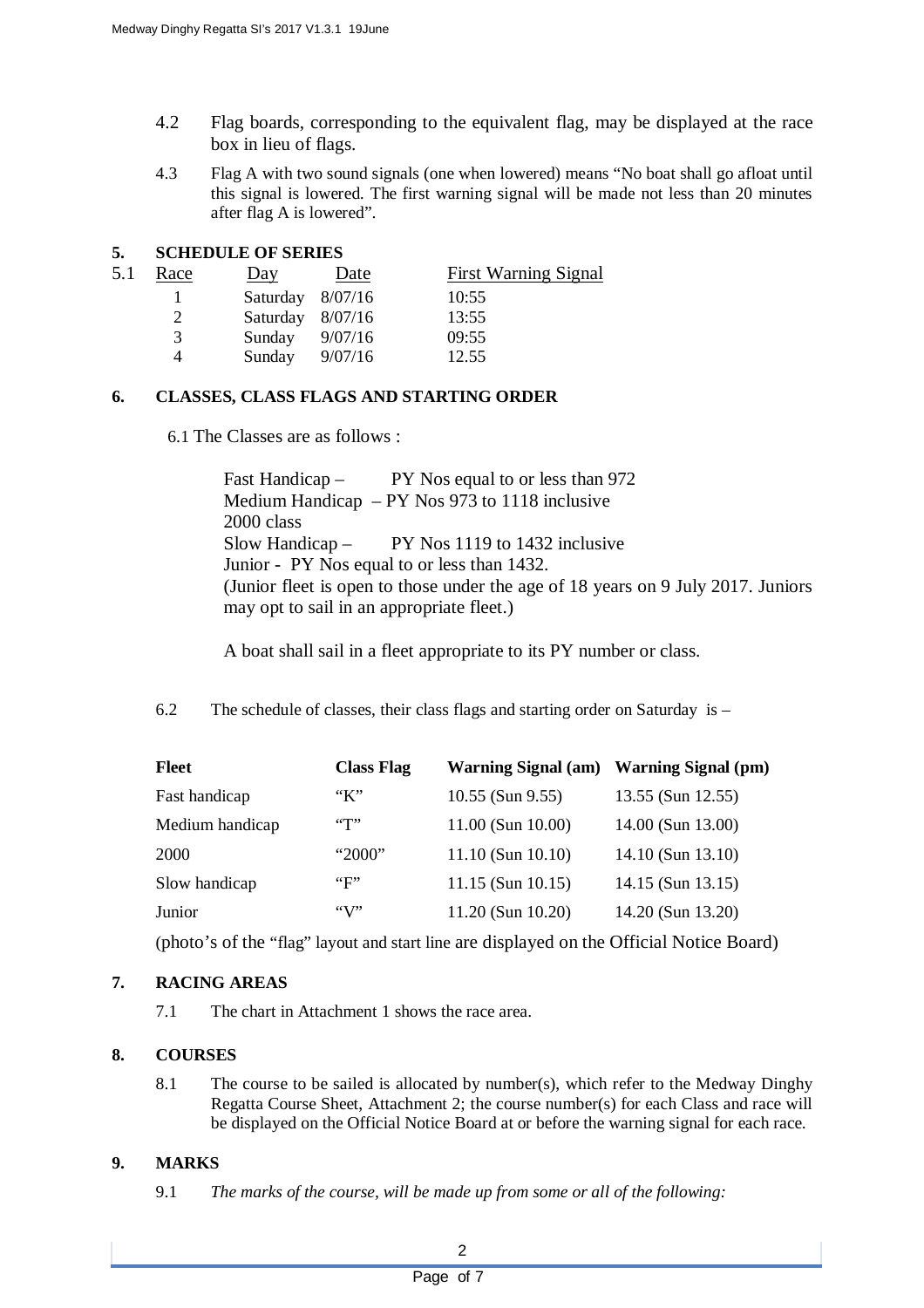- *A) Fixed Position navigation buoys, Green coloured odd numbered, Red coloured even numbered, Hoo Creek Bouys No. 1(Green) & 2(Red) and South Yantlet Creek No.4 (Red & White Safe Water) buoy.*
- B) Fixed position racing marks numbered MYA1 and "Autumn" (all orange/yellow cylindrical marks floating horizontally)
- C) Club Buoys orange/yellow coloured numbered 1, 2, 3 and 4 or mark boats displaying flag "M" .
- D) Long Reach Buoy "PA 3" (A orange/yellow Police Mooring Buoy between "Autumn" and MYC4)
- E) Additional marks as identified on the course board may be used.

#### **10. AREAS THAT ARE OBSTRUCTIONS**

10.1 Folly Point and Darnett Fort beacons are obstructions and illustrative photo's are displayed on the Official Notice Board. Folly Point shall be passed to the South and Darnett Fort beacon shall be passed to the North.

#### **11. THE START**

- 11.1 Races will be started using RRS 26 with the warning signal given 5 minutes before the starting signal of each race.
- 11.2 The starting line will be the Wilsonian Sailing Club line, which is an extension of an imaginary line through the two white posts with triangular top marks, one of which is behind and one in front of the Race Box (see Attachment 1). The Outer Distance Mark (ODM) may not be positioned on, and should not be considered part of the aforementioned "imaginary line". The line length is limited by the ODM which must be passed to the North – that is between ODM and Race Box. The starting line may be used in either an upstream or downstream direction depending on the course set for each race.
- 11.3 **Boats whose preparatory signal has not been made SHALL keep clear of the starting area and of all boats whose preparatory signal has been made.(Rule 24.1)**
- 11.4 A boat starting later than 4 minutes after her starting signal will be recorded as Did Not Start. **This changes RRS A4 and A5.**

#### **12. THE FINISH**

12.1 The finish line description and use is as the starting line, see 11.2.

#### **13. TIME LIMITS**

- 13.1 a) To apply to the first boat in a class and not the first boat to finish.
	- b) Time limits. All elapsed times from class start

| Race 1               | Race 2  | Race 3               | Race 4               |
|----------------------|---------|----------------------|----------------------|
| $1\frac{1}{2}$ hours | 3 hours | $1\frac{1}{2}$ hours | $1\frac{1}{2}$ hours |

- c) If this time is not met then all boats "Checked-Out" in that Class in accordance with Sailing Instruction 18.1 shall score as "DNF". If the first boat time limit is met, "Checked-Out" boats in that Class not finishing within 30 minutes of the Time Limit will be scored "DNF". **This Changes Rule 35**
- **14. The RYA Portsmouth Yardstick handicap system will be used**.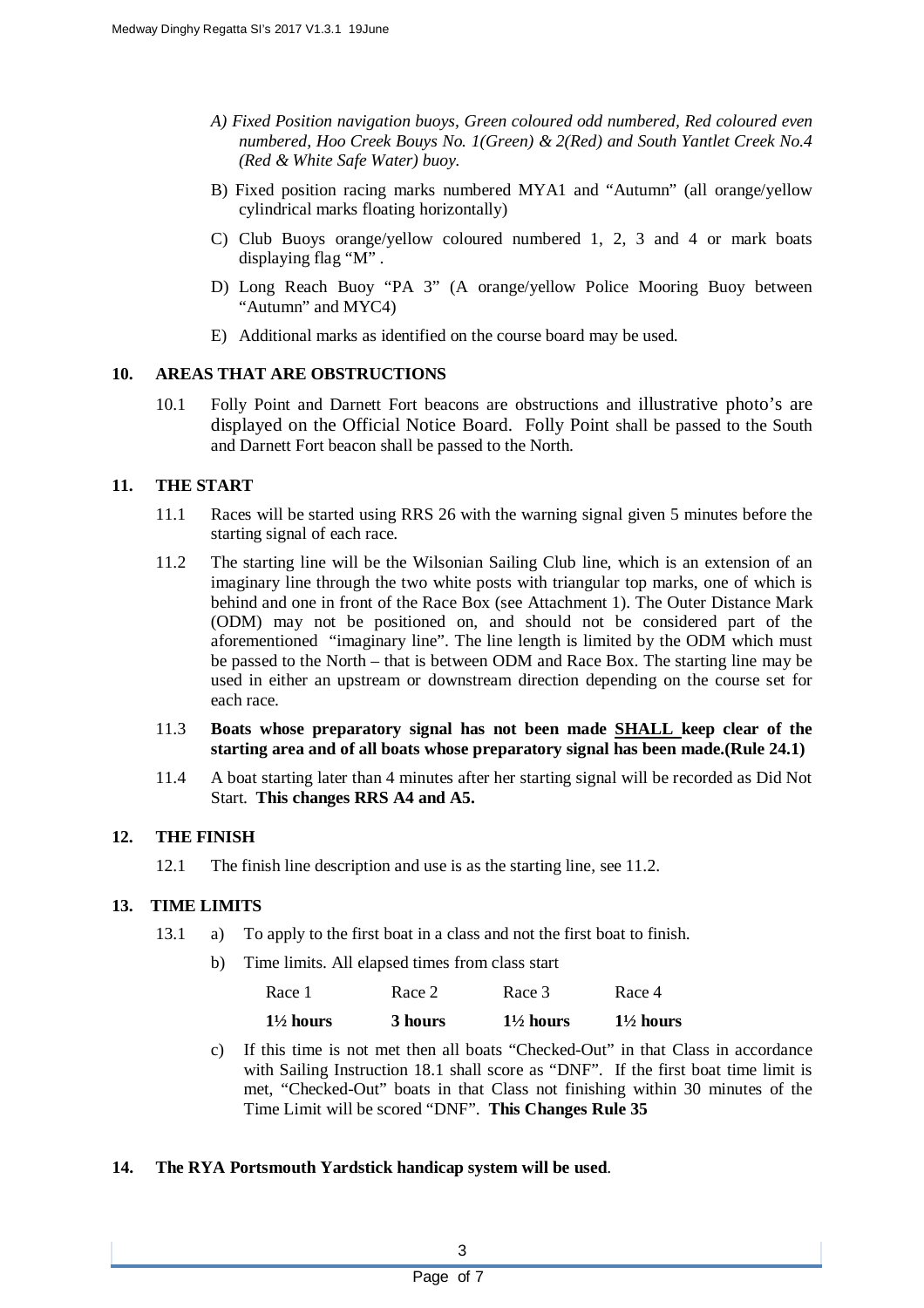#### **15. SHORTENED COURSES**

- 15.1 When a course is being shortened at the starting/finishing line and to indicate the class/es is/are being finished in a downstream direction, a Red flag board will be displayed with flag S. This is only applicable to courses with a mark positioned upstream of the start/finish line.
- 15.2 When flags S and C are displayed at a rounding mark the shortened course shall be between the rounding mark and boat displaying the flags directly back via the main channel to finish at the Wilsonian Sailing Club line. No boat shall pass through Hoo Creek.
- 15.3 Boats shall pass within 3 boat lengths of the mark at which the course is shortened (not applicable in respect of 15.1 above).

## **16. PROTESTS**

- 16.1 Protest forms are available at the Race Office and completed forms shall be delivered there within 45 minutes of the last boat's finish time in that race, unless the Protest Committee sees good reason to extend this time limit. Last boat's finishing times will be displayed on the Official Notice Board.
- 16.2 Protests will be heard in an order decided by the Protest Committee which shall be displayed on the official Notice Board and heard and as soon as practicable.

## **17. SCORING**

- 17.1 Race results will be calculated using each boat's corrected time.
- 17.2 When 3 or fewer races have been completed, a boats series score will be the total of her race scores.
- 17.3 When 4 races have been completed, a boat's series score will be the total of her race scores excluding her worst score.

## **18. SAFETY REGULATIONS**

- 18.1 Participants must Check-Out before racing, by taking their **SAFETY TAG**, one per person e.g. helm and crew, **f**rom the "Safety Boards" which are located in the downstream safety boat shed and carrying it on their person at all times whilst afloat. Boats whose crews have not Checked-Out shall be scored "Did Not Come To the Starting Area" (DNC).
- 18.2 Participants must Check-In by returning their **SAFETY TAG(s)** to the "Safety Boards" located in the down-stream safety boat shed within 20 minutes of their finishing time. Boats whose crews have not returned their Safety Tag(s) within this time limit shall be scored "Disqualified" (DSQ). This time limit may be extended at the discretion of the organising authority.
- 18.3 At the same time as Checking-In all boats must declare their status on the declaration form located with the "Safety Boards" e.g. completed the race , "Did Not Start", "Did Not Finish" or "Retired After Finishing" as applicable.
- 18.4 All boats will have a Boat Identification Number (Bow Number), which shall correspond with the boat's Entry Number and helm's and crew's Safety Tag Number. Each boat will be issued with two sets of Bow Numbers at registration. These Bow Numbers shall be placed as high as possible on the hull each side of the bow forward of the mast. (example photo's are displayed on the official notice board) Boats may, at the discretion of the race committee, be disqualified from any race during which its Bow Number is not correctly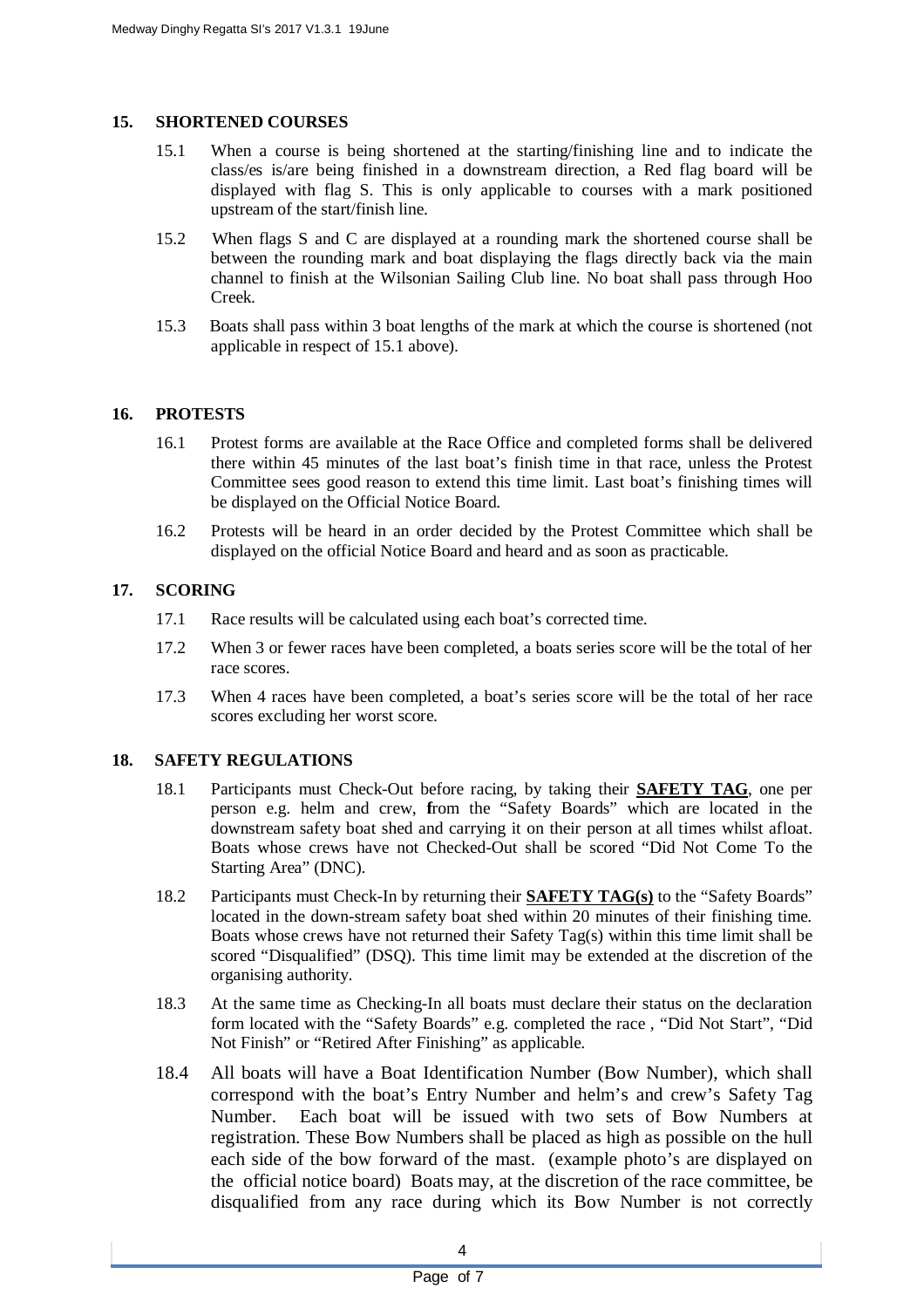displayed if the Race Committee feels that not enough care was exercised in fixing panels/numbers or prompt action was not taken to replace numbers. **This changes RRS 63**.

## **19. EQUIPMENT AND MEASUREMENT CHECKS**

19.1 A boat or equipment may be inspected at any time for compliance with the class rules and sailing instructions.

#### **20**. **OFFICIAL BOATS**

20.1 It is intended that craft engaged upon race management will display international code flag numeral "*nine*". There will be no grounds for redress if this is not adhered to.

## **21. RADIO COMMUNICATION**

21.1 Except in an emergency a boat shall neither make radio transmissions while racing nor receive radio communications not available to all boats. This restriction includes cellular telephones.

## **22. PRIZES**

- 22.1 There will be a prize giving at the Wilsonian Sailing Club on Sunday 9 July, as soon as practicable after completion of the race results.
- 22.2 Prizes will be awarded as follows: A Perpetual Trophy for Class Winners Keepsake Glassware for Class Positions as determined by the Organising Authority. Wine or appropriate prize for Race Winners

#### **23. RISK STATEMENT**

Rule 4 of the RRS states "The Responsibility for a boat's decision to participate in a race or continue racing is hers alone."

Sailing is by its nature an unpredictable sport and therefore inherently involves an element of risk. By taking part in the event, each competitor agrees and acknowledges that:

- a) They are aware of the inherent element of risk involved in the sport and accept responsibility for the exposure of themselves, their crew and their boat to such inherent risk while taking part in the event;
- b) They are responsible for the safety of themselves, their crew, their boat and their other property whether afloat or ashore;
- c) They accept responsibility for any injury, damage or loss to the extent caused by their own actions or omissions;
- d) Their boat is in good order, equipped to sail in the event and they are fit to participate;
- e) The provision of a race management team, patrol boats and other officials and volunteers by the event organiser does not relieve them of their own responsibilities;
- f) The provision of patrol boat cover is limited to such assistance, particularly in extreme weather conditions, as can practically be provided in the circumstances.

#### **24. INSURANCE**

1.1 24.1 Each participating boat shall be insured with adequate valid third-party liability insurance.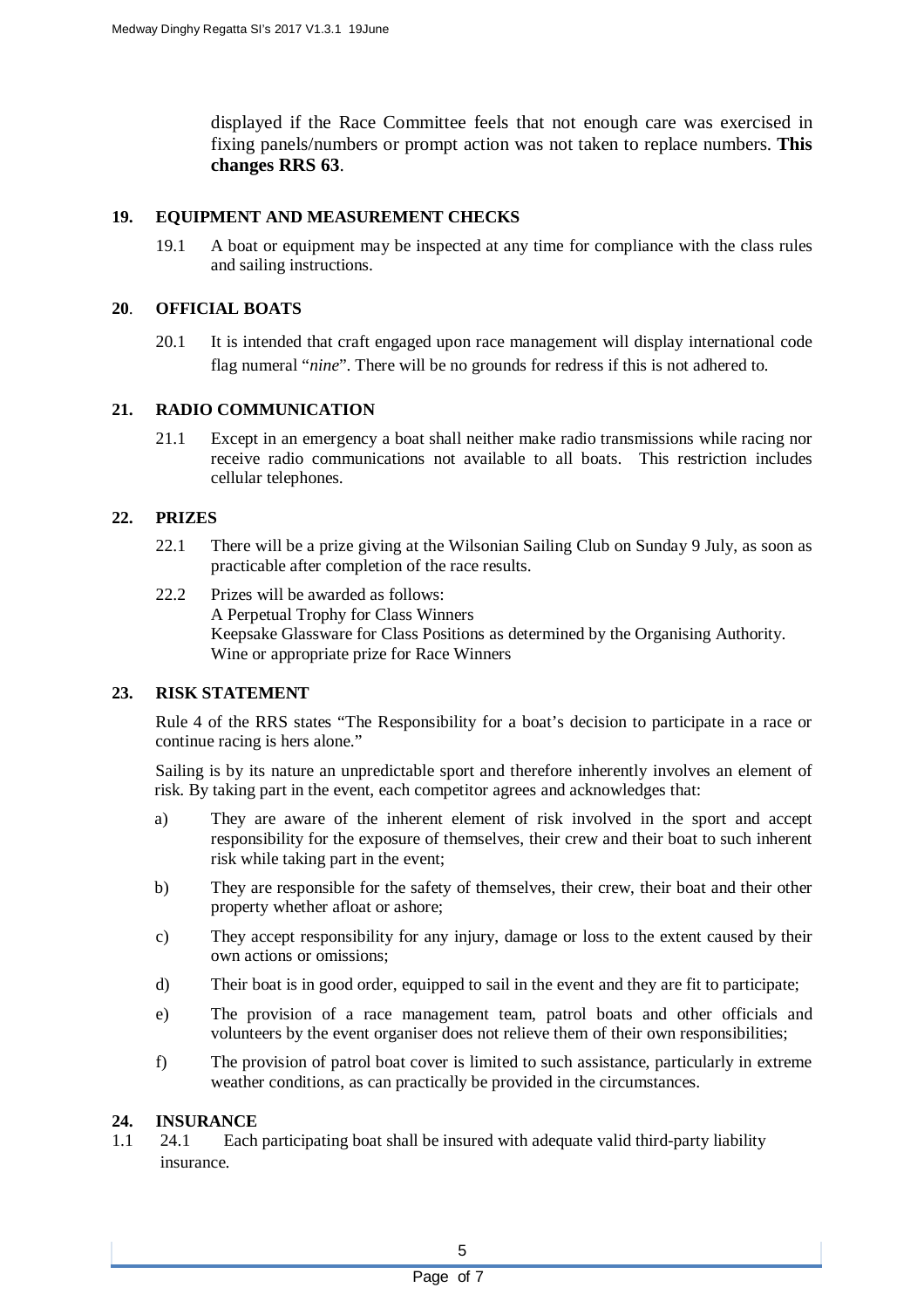## **Attachment 1**

## **Chart of Race Area**